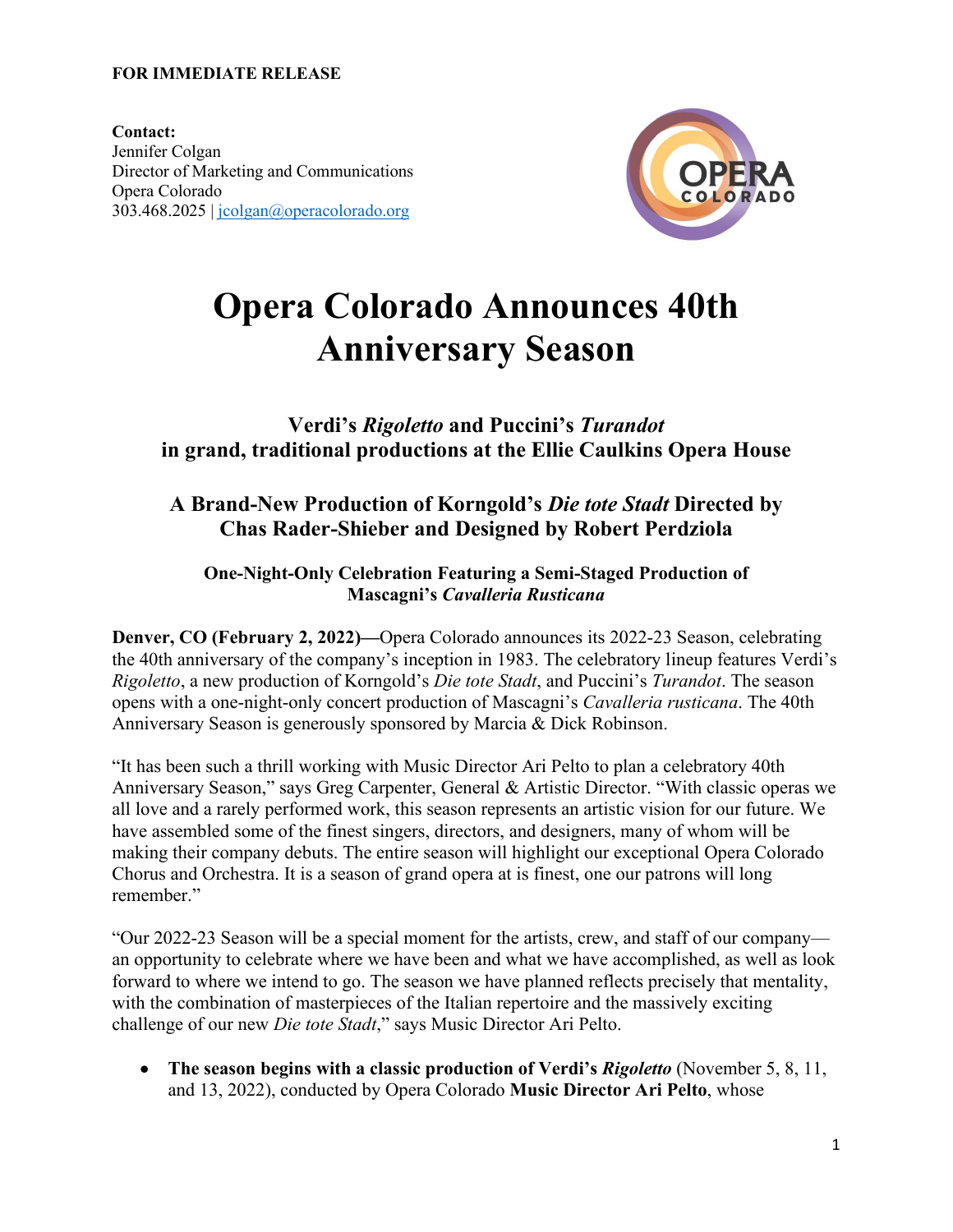"breathtaking wizardry in the pit" (*The Denver Post*) is consistently lauded whether with Opera Colorado or at engagements across the country. **Director Christopher Mattaliano** makes his company debut.

Overflowing with some of Verdi's most recognizable melodies, *Rigoletto* tells the tragic story of the corrupt Duke of Mantua, his court jester Rigoletto, and Rigoletto's innocent daughter Gilda. In the title role (and his Opera Colorado debut) is **baritone Stephen Powell**, a "superb, wide-ranging baritone that has an almost insolently free upper register and exceptional dynamic range" *(Opera Magazine).*

Singing the role of his daughter, the naive Gilda, is **soprano Sharleen Joynt**, also making her Opera Colorado debut. "Joynt shines in the role of Gilda…her silvery coloratura soars to impossible heights and her gestures and mannerisms evoke both her character's love for her father and enamored glee towards her suitor" *(Broadway World).*

Rounding out the principal performers as the Duke of Mantua is **tenor Matthew White**, another Opera Colorado debut. White recently made critically-acclaimed debuts with Cincinnati Opera and the Princeton Festival.

*Rigoletto* was last performed at Opera Colorado in 2014. Costumes for this production come from Sarasota Opera, and sets from New Orleans Opera.

• Following *Rigoletto*, **Opera Colorado presents a new production of Korngold's** *Die tote Stadt* (February 25, 38, March 3, 5, 2023) with Pelto on the podium. A statement on the story and concept from the director, Chas Rader-Shieber and set and costume designer Robert Perdziola:

> At the end of the nineteenth century, the understanding of the human mind begins to open and change. Obsessions, dreams, and desires are becoming interpretable and even understandable. It is in this milieu (late nineteenth century Bruges) that the opera is set; in an artist's studio that includes all the set dressing and props that are employed in painting commissions. Yet it is a surreal landscape of items that have their own life and sometimes suggest other realms and places.

> Paul is a painter of some success, but he is caught in a downward spiral, from which he cannot free himself. His studio has become strange in the accumulation of paintings, sketches, and props that connect him to his dead wife, Marie. Paul's obsession begins to blur the lines between reality and fantasy. The beautiful dancer Marietta has become the incarnation of Paul's inability to reconcile the loss of his late wife. Her resemblance to Marie is uncanny and unsettling, and like the creative process itself, is both thrilling and terrifying. The story of *Die tote Stadt* is simple but potent—the artist searches for an end to his obsession, an outcome, a final painting—one that can never really be finished.

All-new sets and costumes will be designed by **Robert Perdziola,** one of today's most sought-after designers who has also created sets and costumes for American Ballet Theatre, Boston Ballet, San Francisco Ballet, Metropolitan Opera, Lyric Opera of Chicago, Saito Kinen Festival, San Francisco Opera, Opéra Monte Carlo, Garsington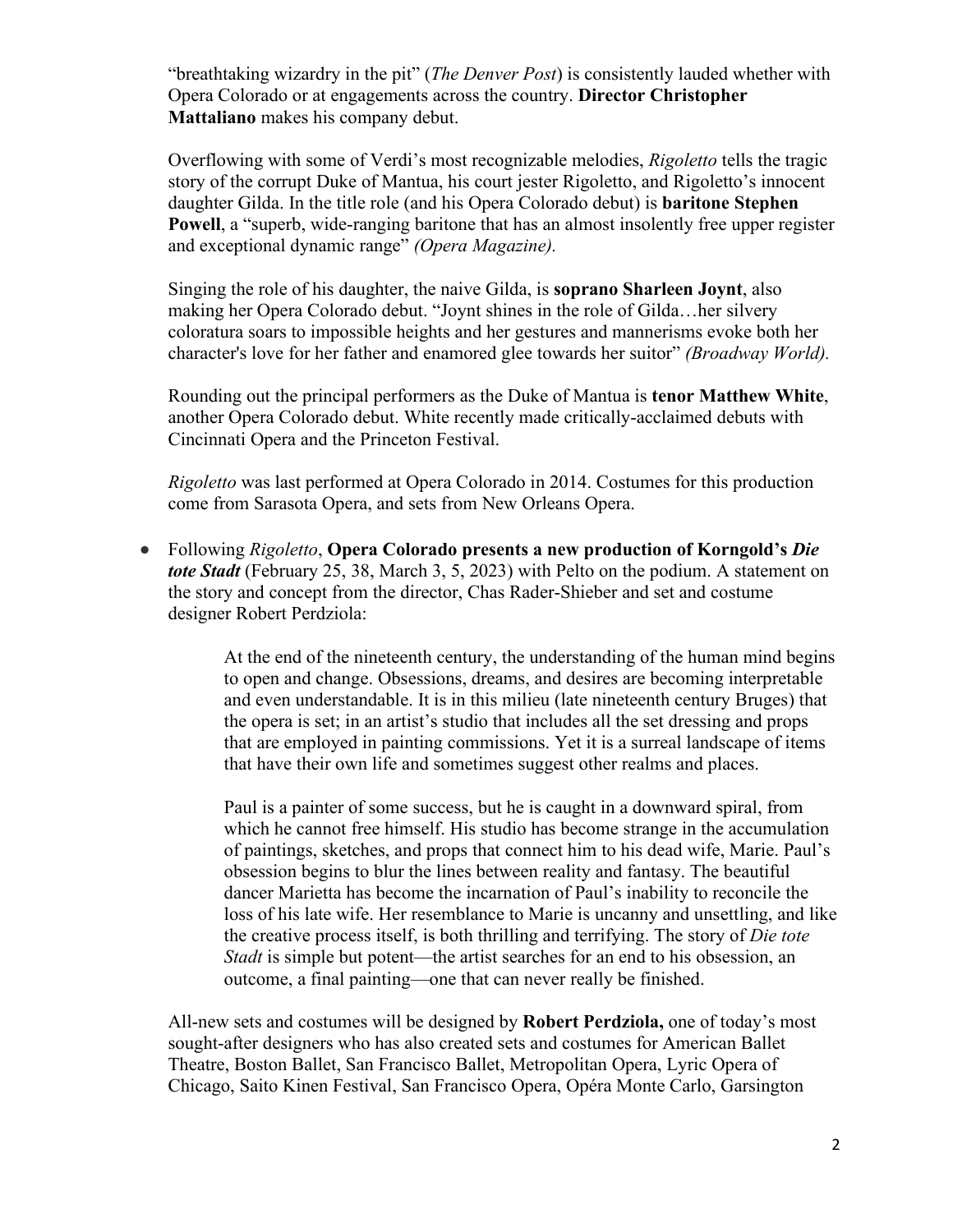Opera, Opera Australia, Santa Fe Opera, Opera Theatre of Saint Louis, Cincinnati Opera, Fort Worth Opera, Opera Boston, and Glimmerglass Opera.

**Tenor Brian Hymel**, praised by *The New York Times* for his "unflagging stamina and impetuous abandon," makes his Opera Colorado debut as the anguished artist Paul. In her company debut, **Sara Gatland** plays the dual roles of Marie, Paul's late wife, and Marietta, a dancer and Marie's mysterious doppelganger. *Opera News* calls Ms. Garland "exquisite…[she] retains a thread of silver that graces her sound with an ethereal shimmer."

**Baritone Daniel Belcher**, an Opera Colorado favorite and voice teacher for our Artists in Residence, returns as both Frank, an old friend of Paul's, and Fritz, the Pierrot of Marietta's troupe. **Betsy Bishop** (Brigitte, Paul's housekeeper) and **Jonathan Johnson** (Victorin and Gastone) complete the cast.

This will be Opera Colorado's first production of *Die tote Stadt*, an opera that fell out of sight during World War II and is rarely performed because of the uniquely challenging score and lead roles.

*Die tote Stadt* is sponsored by an Anonymous Donor in honor of Dr. James K. Todd. The Orchestra for *Die tote Stadt* is sponsored by Kevin O'Connor and Janet Ellen Raasch.

• **Closing our 40th Anniversary Season is Puccini's larger-than-life** *Turandot* (May 6, 9, 12, and 14, 2023), also **conducted by Pelto**, and featuring the debut of **director Aria Umezawa**.

Opera Colorado plans several community engagement and feedback events around this production, which has come under fire for problematic exemplification of Western projections about Asian culture. "Working on a piece like *Turandot* is not a responsibility I take lightly. As a half-Japanese Canadian who is passionate about opera and wants to make positive cultural contributions through my work, I understand the conflict of Puccini's orientalist operas. My aim for this production will be to lean into conversations around this work, to listen to the AAPI community, and find a way to lift up their voices through engaging with this piece," says Umezawa. We will share updates as they become available at operacolorado.org/riddle.

This tour de force tells the story of Princess Turandot, whose heart of ice has created a barrier around her and any potential suitor who comes her way—a barrier that can only be broken by the answers to three impossible riddles. **Soprano Kara Shay Thompson**  makes her Opera Colorado debut in the title role. *Broadway World* says, "Kara Shay Thompson as the Princess Turandot is stunning. She has one of the most powerful voices I have ever heard."

Three acclaimed singers return to Opera Colorado to complete the main cast. **Tenor Jonathan Burton** (Calàf) returns after his appearance as Dick Johnson in *La fanciulla del West* (2016), **soprano Janai Brugger** (Liù) after appearing as Micaëla in *Carmen* (2014), and **bass Harold Wilson** (Timur) after his appearance as Don Basilio in *The Barber of Seville* (2019).